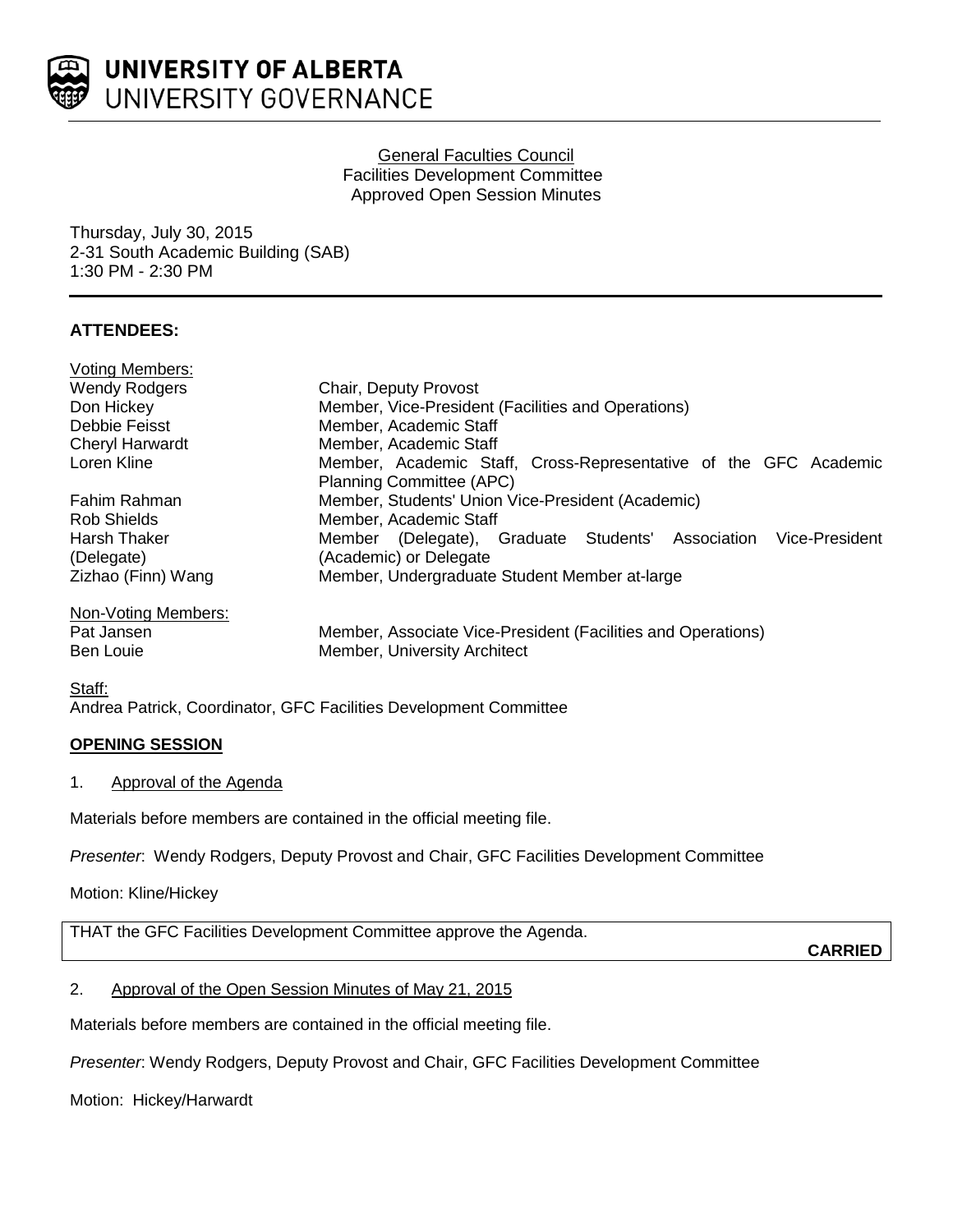THAT the GFC Facilities Development Committee approve the Minutes of May 21, 2015.

**CARRIED**

# 3. Comments from the Chair

The Chair welcomed members to the meeting and introduced herself. She invited new members to introduce themselves.

# **DISCUSSION ITEMS**

# 5. Research and Collection Resource Facilities (RCRF): South Campus Concept Plan

Materials before members are contained in the official meeting file.

*Presenter:* Ben Louie, University Architect; Gerald Beasley, Vice-Provost and Chief Librarian

*Purpose of the Proposal*: To develop a concept plan for RCRF that accommodates the approved functional program, while meeting development and design guidelines for sector 12 of the Sector Plan, consistent with University of Alberta's Long Range Development Plan (LRDP) and with minimal adverse effects to research operations of the Faculty of Agricultural, Life and Environmental Sciences on South Campus.

### *Discussion:*

Vice-Provost and Chief Librarian Gerald Beasley provided members with a brief summary of this item.

Utilizing a PowerPoint presentation, Mr Louie outlined the project goals of the RCRF, as contained within the general program space proposal that Committee members approved in March 2015. He highlighted additional goals related to this item, including the mandate within Section 18 of the Long Range Development Plan (LRDP) to provide two public open houses when the University undertakes substantial development. He reminded members of the timeline of events related to this item, including plans for the concept design, interactive design, installation of utilities, and construction, as well as the expected institutional governance route.

Mr Louie displayed an aerial view of the proposed site for the RCRF in South Campus, noting that it is near the LRT station and has been planned for this location based on consultation. He added that this project's location aligns with the LRDP. He reported that there are several guidelines involved in the site plan selection for this project, including continuity within and between districts, and development controls.

Mr Louie outlined the pros and cons of each four proposed site plan options, and provided members with the site specific development guidelines. He noted that this project has been planned referencing examples of modern buildings which have used contextual, vernacular, agragrian building forms.

In terms of the approach to concept for the RCRF, he explained that the focus has remained around ensuring that the building design complements adjacent buildings, and that that it contribute to the campus-scape of South Campus, and the siting will retain and enhance existing campus fabric.

Mr Louie reported on the details of the elevation sketch of the Concept Plan. In regards to this, Mr Beasley noted that high-density academic buildings are not unique to the University of Alberta and that these exist at other post-secondary institutions.

During the discussion in regards to item, members provided various comments and questions.

A member began the discussion by enquiring about the unique design build model used for this project, and the process was explained to members, with reassurance that the construction would not begin on this project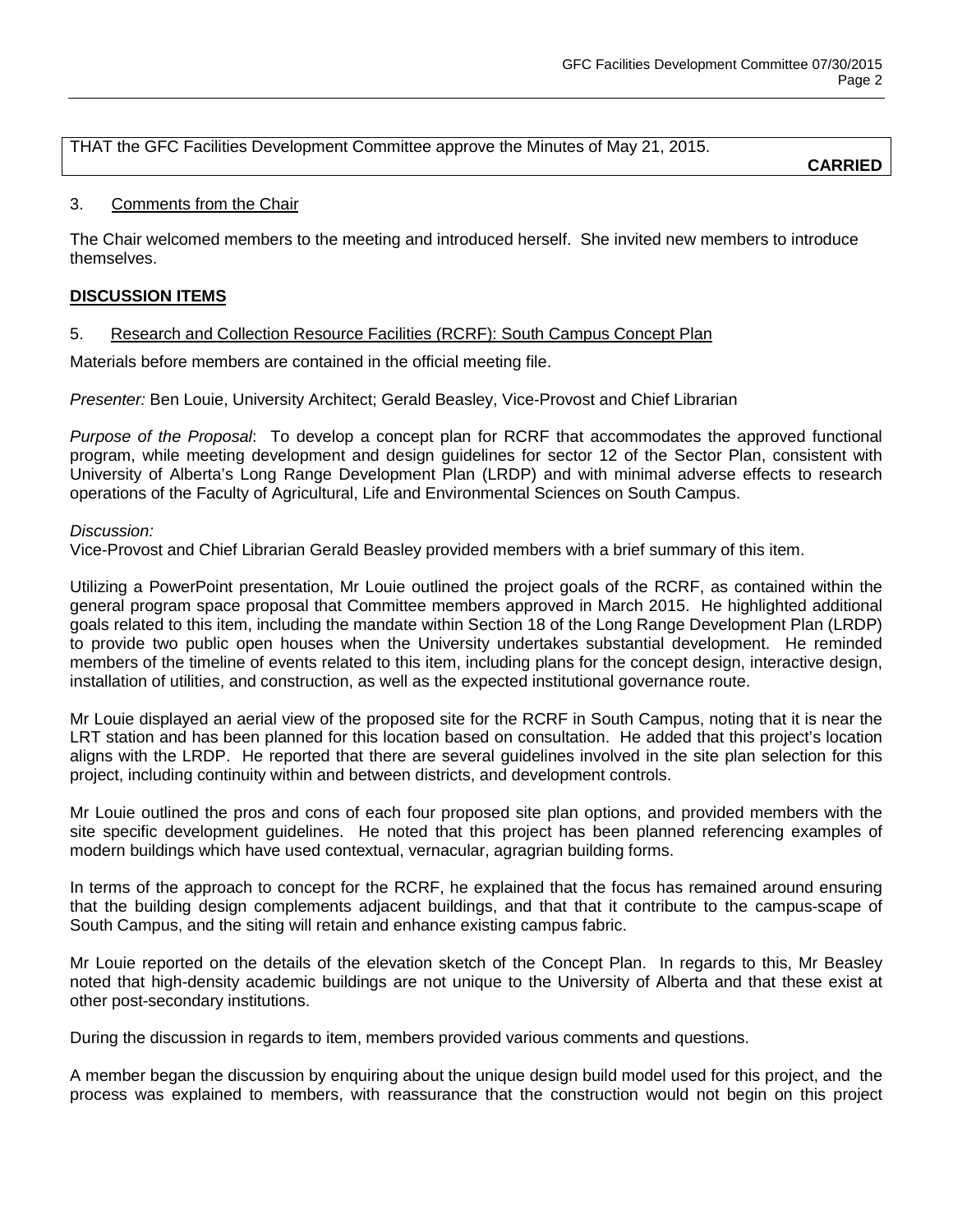ahead of appropriate Committee approval and/or discussion. A member requested additional information in regards to possible parking areas for this building, and it was noted that parkades would be constructed in the future, and that in addition, the LRT would be very close. Also, it was noted that there will be delivery options from this faciltity to other University of Alberta campuses. For those materials which cannot leave the facility, it was clarified that there will be space for review within the faciltity. A member noted that this building will represent a shift in usage, since BARD was not a public access facility and that there may be increased user demand. In regards to this, it was explained that this process is still in early stages but that this building is not being designed for car access. A member enquired about the size of the delivery vehicle designated for this facility. Clarification was provided in relation to the type of material stored at this faciltity, and that these materials are less used generally. A member requested clarification in regards to Faculty consultation surrounding this project, and it was noted that in addition to the Faculty of Agricultural, Life and Environmental Sciences (ALES), the Faculty of Physical Education and Recreation would be consulted as well. A member requested information in relation to BARD delivery statistics, and it was noted that exact statistics were not available. Members discussed the digitization of materials, and the impact of this on future demand and trends. A member asked about the considerations for future adaptability for projects during the design phase. There was confirmation that from the architectural design standpoint, future uses are always an important consideration. A member canvassed other members in regards to whether they had personally visited BARD, adding that it is an important factor in the Committee's work. A member enquired about the site of the building, as well as ceiling height. A member requested more detailed site models as well as the importance of including consideration of other buildings and structures in the area, and that this Committee should be visiting the planned projects to get a better sense of the items up for consideration. A member sought clarifcation in regards to where this project was in the planning stage. A member asked how the orientation was determined. A member asked whether this space will include learning spaces. A member sought clarification as to whether there had been consideration for future adaptation to district energy. A member asked whether certain proposed plans would require amendments to the LRDP. A member sought clarification surrounding whether certain close facilities may be moved or removed in the future.

The Chair thanked presenters for their discussion.

#### 6. Projects Update from Facilities and Operations

There were no documents.

*Presenter*: Pat Jansen, Associate Vice-President, Planning and Project Delivery (Facilities and Operations)

*Purpose of the Proposal*: For information/discussion.

#### *Discussion:*

Mr Jansen provided members with a brief update in regards to several ongoing projects, referencing the following:

- Clinical Sciences Building (CSB): Ongoing floor by floor refresh and renewal including mechanical upgrades and finishes within select areas. All work is on schedule and will extend out through 2015-2016.

- St. Joseph's College Women's Residence: On schedule, several areas of the building interior are in the final turn over phase with site work and landscaping now progressing to near completion. Substantial completion and final building commissioning will be completed in the next few weeks and occupancy is on schedule for September 2015. There will be a GFC FDC walk-through in August.

- East Campus Village Infills (ECV): Both buildings have the drywall installed (near complete), painting has commenced and millwork has started. The flooring substrate has been applied with flooring to start in the new couple of weeks. Scheduled occupancy for September 2015 is still being planned for.

- Students' Union Building (SUB): Exteriors have advanced per schedule, July completion on target. Various interior areas have been turned over for occupancy. Final clean up remaining, deficiency work will extend out into August.

- Peter Lougheed Hall (PLH): Construction is well underway with building service rough ins, the lower level foundation and grade beams now in place. Occupancy planned for early 2017.